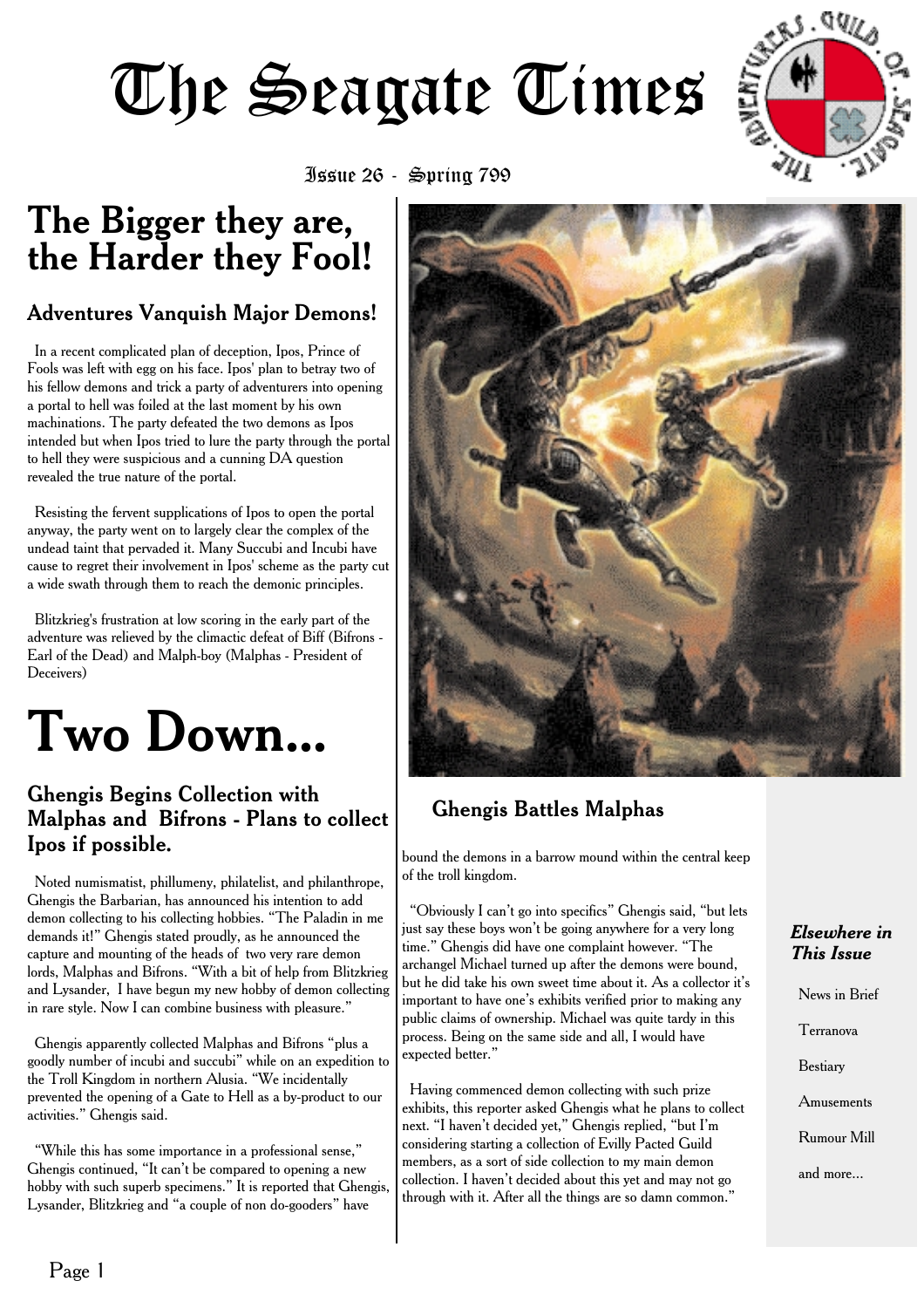# **News in Brief**

### Church Captures Count

A statement was recently issued by The Unified Western Church announcing the capture of Count Karrinsky of Alada, a known vampire and necromancer, by a group of Michaline Knights while secretly visiting Barrenskine. The raid was lead by Senior Michaline knights and was carried out with no permanent loss of life due to the precision and tactics of the forty knights involved in the raid. The entourage accompanying the Count were destroyed and their corpses were purified.

The church has pursued the Count for a decade since his rise to power and open declaration of being a vampire, but his status and power has allowed him to elude all attempts to capture him.

Romours speculate that the anathema is being escorted to an undisclosed Temple somewhere in the Baronies where he will be tried and executed by His Holiest Reverend, Archbishop Mordeaux, for his crimes against humanity and the Church.

### **Earthquake shakes MMHS - Cult Bard Blamed**

Frost 799, on the Eve of the Feast of Basil the Martyr. The Mittelmarkhuptstadt district of Ulricsmund was struck by an earthquake. Several million gallons of water escaped from the Baths, but was contained by the Sewers and flushed into Southgate district, where by all accounts it did

more good than harm. The Cathedral was only mildly slighted.

Most of the destruction was visited upon the Bastion (the State prison for dangerous criminals). It is understood that some guild-members, being detained in one of the dungeons, experienced particularly heavy casualties. Some of the graffin's own guards were also killed -- especially the Baron of Grenzstadt, whom many blame for the incident, because he had failed to eradicate the Cult of the Purple Hand, worshippers of the Duke of Changes, who had been extorting millions from the local merchants over the past few years.

The cult has now been eliminated from Mittelmarkhuptstadt, thanks to the expertise of the local Michaeline knights, especially Fr Roberto Xavier, Deputy-Commander of the Chapterhouse, and independent action by a group of concerned, legitimate businessmen. Unfortunately the Master of the Order may have escaped.

Acting on information from some of the liberated prisoners, the city was cleansed in a series of arrests, burnings, & dismemberments. Several personages were members of the anarchic cult including the Signeur de LArmes (a well-known earth mage, formerly of Bowcourt) who was, until the time of his arrest & execution, the city's Inspector of Buildings, an important Court position. His son, the Chevalier de Larmes, was also killed and arrested.

It is understood that the Bardic ritual was so effective on the Bastion because it was combined with the subterranean effects of Earth Elementals. The area is unlikely to be rebuilt until after the Graffin's wedding on the first day of Summer, in three months time.

### The Destruction of the Bastion

*Scene: the party had been thrown into a lightless subterranean cell in the Bastion (MMHS's State prison for really dangerous criminals).*

*Faith: "This is not a hotel, you can't keep popping in and out without the staff getting upset."*



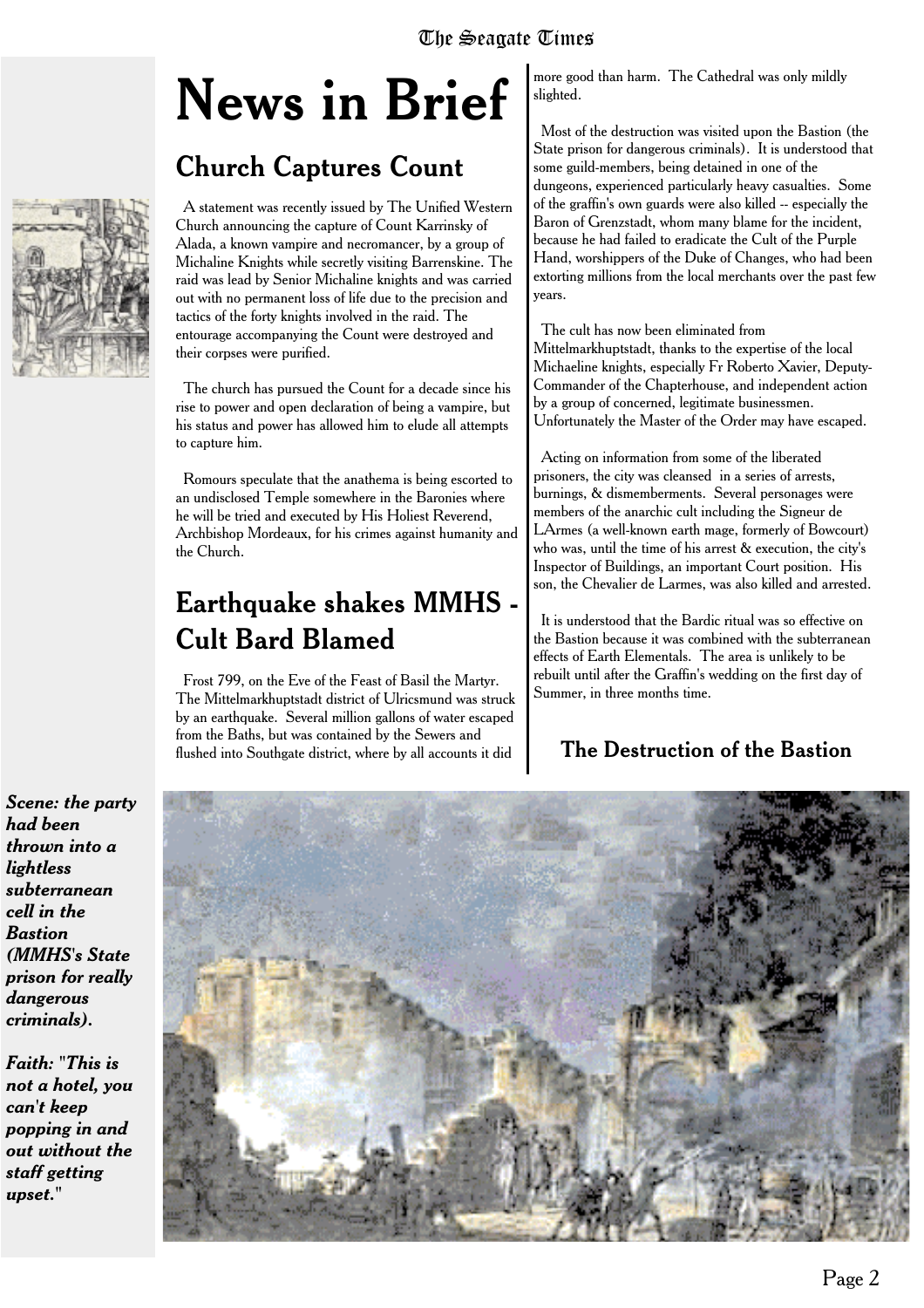## **Royal wedding with mystery guest of honour**

The heiress of Mittelmarkhauptstadt must marry in three month's time, or else lose her claim to rule that ancient city & environs. Plans are going ahead for the wedding, but no-one knows who the Bridegroom is.

Although several noble scions of Bowcourt were under consideration before the recent Wars, the Current alliance of Bowcourt with Aquila (i.e., the New Kingdom) make all such contenders unsuitable. There was inexplicably serious talk a few years ago that Her highness might wed the Graf of Gracht - but that place is far too rural and forgettable for him to be a viable choice. There was also talk of choosing some heroic associate of the Count Palatine of Borovia, or even Count Kree himself, but it is believed that such choices might upset the Kingdom of Destiny, a major trading partner of the MMHS.

Indeed, on the other extreme, there was fear that Don Carlos of Destiny might marry the Graffin, but this would probably be unacceptable to the Anarco-romantics, the major political faction in the city which aims to keep MMHS fiercely independent -- especially independent of Aquila.

At the moment, the popular choice of the city's merchants is undoubtedly the the hero of the hour, the former Deputy-Commander of the Michaeline Chapterhouse, Fr Roberto Xavier. Last month, Her Highness appointed him "Lord Warden of Grenzstadt," and he has become a regular visitor to the Palace. As a Destinian of good birth, Fr Bob would be politically acceptable to the merchants and the nobles.

It is understood that the leader amongst the nobles' candidates is the Count of Borderlay, possibly as the result of politicking by certain Elves resident in MMHS (Princess Isileth and Duke Aurelius were both unavailable for comment). This would be seen as an attempt by Borderlay to become independent of the Duke of Aquila, and a minority of nobles fear that he would eventually bring Chaos and War to MMHS. It is also rumoured that the recently executed Signeur de Larmes had been bribing MMHS's other councillors and courtiers to marry Her Highness to Lord Azure.

At present, the on-dit amongst the City's bureaucracy that the Baron of Jotenburg (Arthur Pendragon), ever-popular with MMHS's hobbits, has a secret Candidate. Amelia Pendragon, when asked to confirm this rumour said "No Comment" in a manner which suggested that there may well be a hobbit conspiracy surrounding the Throne of Midheim. Only time will tell, but unnamed sources in Guild Security have advised that people should travel to MMHS now, while it's still there.

Whoever marries Princess Flavia, it is understood that the Baron of Elfenburg, who is rumoured to be supporting the suit of the Baron of Antikazala, has arranged with the Council of MMHS for a special portal to be installed between Elfanburg and MMHS during the Wedding Celebrations so that guildmembers may attend the festivities as well as the Summer Guild Meeting. The date of the Wedding will be 1/1/800 W.K.

### **Guild Party Causes Millions of Innocent Deaths**

In another case of "What has the guild done now" a new wave of fear and terror has been brought down upon a plane.

A guild party has inadvertently handed one of the most dangerous mind controlling items of terror over to a golem composed of troll flesh. With the mind of a 10,000 year old item, the strength and power of a golem and an almost indestructible body of troll flesh this item of evil is raising an army of corruption the likes of which have not been seen in a long time.

Along with the deaths of 143 million innocent individuals the destruction unleashed upon this plane is of a magnitude beyond the scope of thought. The mana level of the plane has risen and three great armies have risen and are doing battle. The complete scope of the damage is not yet known as a new guild party is investigating the problem at the moment. The additional difficulties presented by a cabal of binders in the local area are also adding to the confusion.

For the archives the following is known about the shield and the golem.

- The shield takes over the minds of its hosts and its major weakness is the energy it must use to control the host. **This weakness is not present with its current host**
- The shield has an amazing ability to defend its host. It provides protection for 360 degrees.
- It can summon Imps. Taking 1 pulse to summon a generic Imp or 1 min to summon spellcasters of various flavours.
- It is assumed to have other as yet undiscovered magical powers.

#### The troll golem

- Appears to be similar to a stone or Iron Golem in strength and constitution.
- Regenerates at a rapid rate.
- Tool and weapon user.

The artist's impression of a troll golem (without shield)



*While negotiating with the greediest dwarves any of us had ever met.*

*Sabrina "Price is no object..."*

*Eidolon D.A.'s the governor of Sgarth City and asks, "Highest ranked professional skill."*

*He gets "No answer."*

*Liessa observes: "Well, that's a Noble for you."*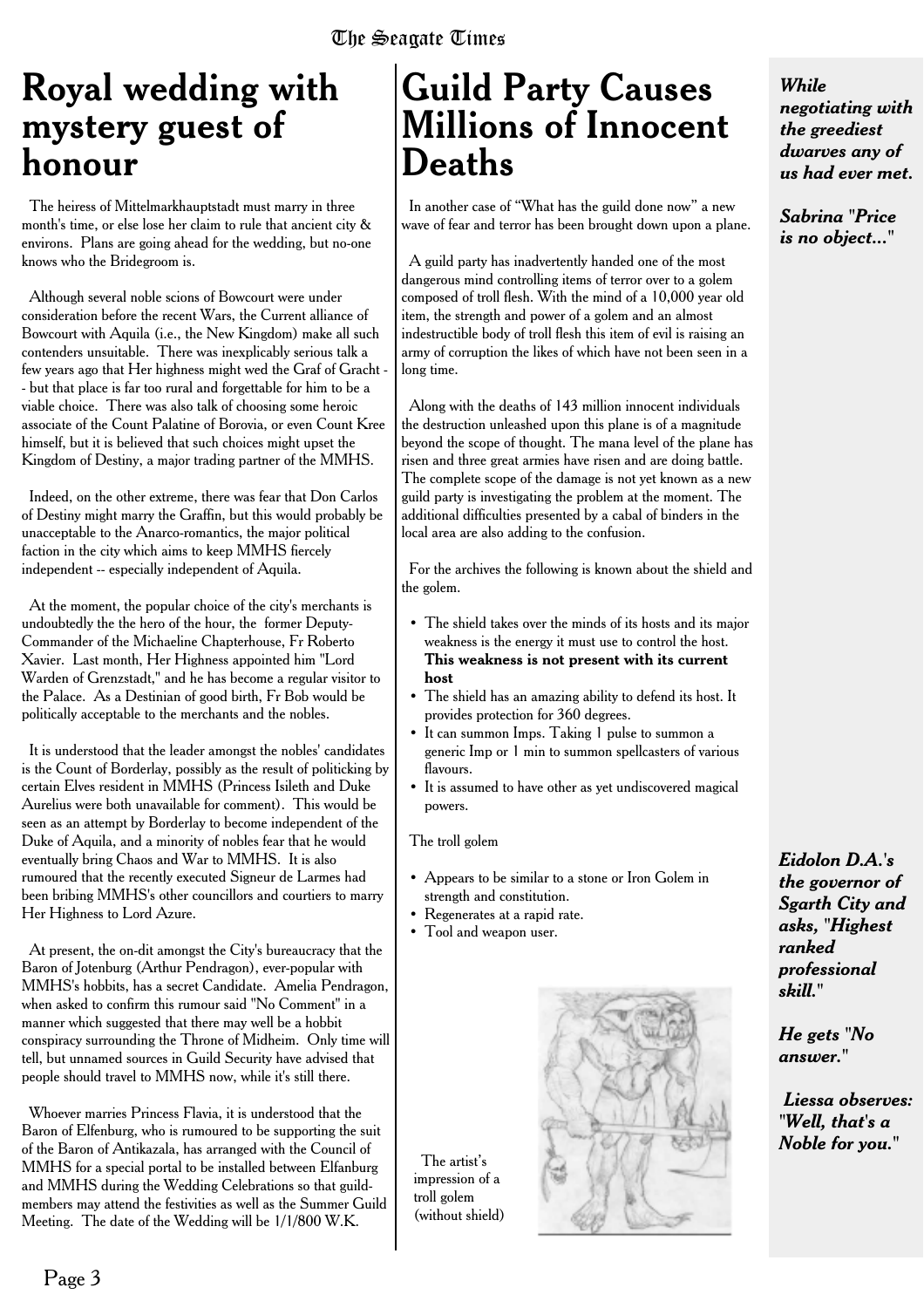*Tilbury, viewing the Cathedral for the first time, "Surely a place this large must have a big Kitchen."*

*Thornton stops his ritual, shrieks & clutches his throat. The only witness is Tilbury (the hobbit) who rushes over to pull Thornton's hands from his throat. A second later, Eidelon (the military scientist) enters the tent & immediately comprehends whats happening.*

*"Well I guess it's clear who got the last mushroom," he remarks.*

### **Blitzkrieg Shatters Kingdom?**

There is much speculation as to the repercussions of Blitzkrieg renouncing his land and titles. For those not in the know, he has shrugged off his commitments and responsibilities to the Duchy of Aladar and the Western Kingdom in favour of a sequestered life at a church monastery.

The leader of the Kings Rapiers, the Western Kings personal guard, had this to say: "I am very worried what this might mean to the peace we created. The marriage of one of the most important nobles from each faction gave us the time to start healing old wounds. Now, unless someone can talk some sense in to the Count, they will be opened afresh."

Cracks have already appeared in the already fragile 'peaceful' Western Kingdom. Reports of fighting in the province of Zoomalar have been grossly exaggerated and have only led to 13 deaths. The local lord insists this is caused purely by bandits and is not part of any new organised hostilities.

The political manoeuvring has been at its highest since his shock announcement. His loving wife says she will be sad to see her man go but is prepared to shoulder the burden of fealty in his absence. People close to the Arch Bishop of Novalar say that he and the church are seeking all of Blitzkrieg's lands as being the best way to ensure an easy transfer. Lady Sabrina would seem to have backing from Baron Kevin and the Duke of Aladar in her bid to take over the Barony of Sturmwald, but this would still leave the County of Barretskine up for grabs.

### **From Guild Party Scribe Notes**

### What Could Go Wrong? **by Loxi**

female elvish earthmage -- and wimp (even the hobbits & Earth mages felt so)

*I wanna go home,*

*I wanna go home,*

*Don't wanna play with no 'roaches no more Demons and servants settl'in' scores. Take me back to the Sea - -*

*Gate is where I wanna be.*

*Oh my I don't wanna die I wanna go home.*

Lady, Hear me now! I know not how I got myself into this. On the morrow we shall be bait for The Purple Hand and their demon masters. Actually, I can not be blamed for our current predicament. For Arwen and me sat at Mistress Quickley's, [footnote: a well-known MMHS Bordello (ed.)] studying, while the rest went gallivanting on the

snowy rooftops of Mittelmarkhuptstadt. Although I am not certain of the whole story - They did contrive to re-assert the beliefs that the vigilante was alive and ... kicking businessmen all around town.

This was in response to a poster campaign with messages like " Purple Hand-1: Cockroach 0. Signed 'Those who know' ".

The Butcher was most unimpressed that his advantage had been cut short. He instinctively blamed us and I believe that Faith put him right on that score.

Somehow a body found it's way onto the Plague Memorial Statue looking somewhat like a Bug victim.

Only a few hours later ( okay several hours ) there were fresh posters on the walls of the city decrying 'The false cockroach' and threatening his death within two days.

We took a poster to Father Bob to see if he could give us any clues on the origin of the purple ink used on these flyers and ended up being the object of a plan to ensnare some of the high ranking Purple Handites.

The good Father is convinced that the cult knows about us and our ( I use that term loosely ) complicity in last night's subterfuge. He believes that an assassination attempt will be made on us whether we stay here or go. He says that we would make a good object lesson and serve to increase the terror that the Purple Hand hold over the upper-middle class citizens of Mittelmarkhuptstadt, that by killing us they will be able to extort more money from the commerce district.

Faith says that we should go along with the Michaeline plan because there has been some bad press, recently, about The Guild and some of its members. Our actions will go some way to repair the good reputation of our association. Apparently some guild people have been bad so I have to sit in a cell and wait for demon consorting, cult-criminals to try and kill me while I trust a Destinian to help us haul our arses out of trouble, catch the bad guys for questioning and not leave us to rot. Who me? - Bitter? Never...

So, here is the plan :-

We get arrested by the Michaelines and handed over to the City Guard. Father Bob arranges to post a squad of Michaeline Knights to watch over us and he also manages to be with us. The priest will bring to us the weapons that we will need while we sit and wait for some, unquantified, people to come and kill us. Simple really. What could go wrong? Don't get me started!

### **The Golden Horde by Hagan**

Jake Sterling employed Liessa, Eidelon, Shemin-ah, Hagan & Tilbury as bodyguards to escort him on his diplomatic/trade mission to S'Garth City, an area that has been in turmoil. In fact Jake was expecting some thugs to help him and Thornton, his runemage flunky, while he spied on a populist rebellion in the annexed territories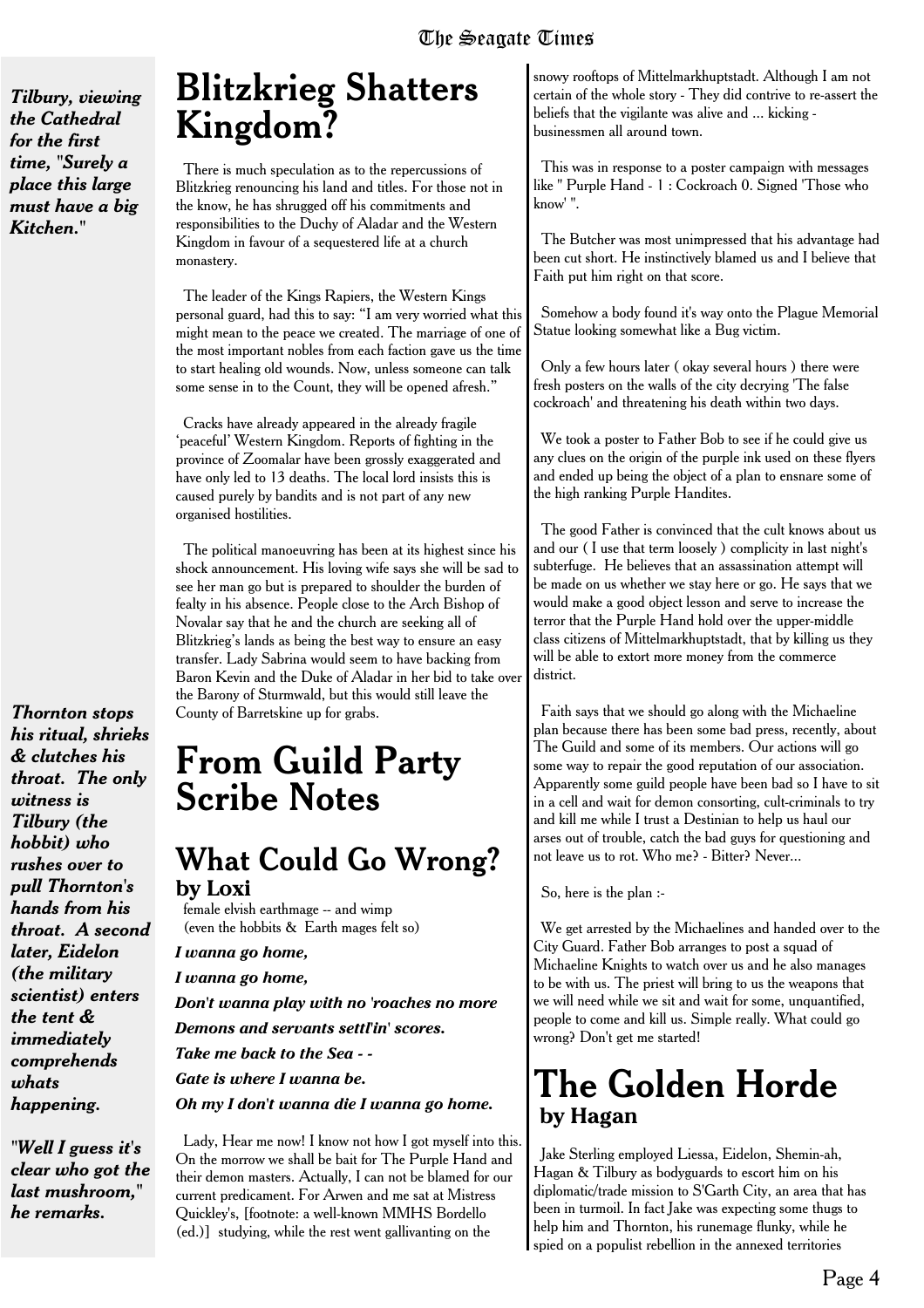against the imperialist invaders (i.e., against Jake's boss, the King at Dravogen). By the time we realized that we'd been employed by such a morally dubious character, it was too late - the good guys were plotting against us.

On the way to S'garth City Eidelon slaughtered some bandits, while Hagan ran interference. Unfortunately the surviving orc, whom he mercifully set free, may have warned the Liberation Army about us. In S'garth City Jake met up with S'Garth Postlethwaite, the slimy imperialist military governor of S'Garth City (formerly Gammytown). In the citadel we saw battle-scars incurred in the recent eviction of the dwarves who built it.

Two days later we met some unconvincing "farmers." Liessa reading the spy's mind as he lied to Eidelon. Eidelon prepared magic & the spy charged, only to be felled by an Endurance shot from Hagan's bow & from Shemin-ah's ice-shuriken ["snowflakes of death" as Eidelon called them]. In seconds it was over: 1 unconscious & restrained spy, 1 peasant dead & 1 wounded; party unscratched. Since the locals thought the spy was a hero, Shamin-ah hypothesized that there was a Native Uprising underway against the imperialist human invaders. 25 years ago the castle was built, 15 years ago the town was founded when Gammy beat up the local leaders. Fields were pushed North & South, as the forest was cleared & the human settlers poured in. B.t.w., there's some sort of "silver dragon" symbol associated with the rebels [possibly something to do with the white dragon?]

Jake met representatives of the local popular leader, Sendem, and agreed to meet guides there in 2 days' time, to be escorted to see Nat Signek in the South. We then flew north, but when out of sight, Jake broke his word and ordered us south. On the 16th, we met & embarrassed "merchants" who were really mercenaries who had been told to watch for us. On the 20th, we walk though illusionary high cliffs and enter the camp of the Horde. There were perhaps 1000 campaign tents; and a golden glow shone from the centre of the camp. Jake was invited to the Golden Tent guarded by 2-headed drazzards.

Next day, Tilbury the hobbit ran amok, giving Eidelon & Liessa an excuse to chase him and spy some more. Jake went to the Golden Tent and was killed. Thornton who had been evesdropping shrieked and fell unconscious. The party wingedup and flew North over the forest, pursued by monkey-lizards on faster wings, while the army mobilized. The pursuers outflew us, and forced us to the ground. Hagan had fun swinging his anvil about; but Liessa had the most impressive tactic. When one monkey-lizard swooped at her, she clutched it and they both plummeted. At the last moment she went ethereal and sunk harmlessly into the ground. Not so the Saurid.

We landed in a clearing, defeated the orcs there and regrouped. When we saw dragons, we again landed. We had discovered what Thornton had been keeping quiet: Postlethwaite had betrayed his overlord, for personal gain; and the Army was not headed North to S'Garth City, but East to cross the channel and attack the King. By the 24th the party, had managed to avoid both S'Garth City and the Golden Horde, and reached the channel safely. There were minor skirmishes. The big battle was against a trio of Saurian wizards backed up by a mob of 20-odd orcs who formed a perfect line and charged us faster than we could run, wielding an array of vicious weapons. We had to stand our ground because the hobbit was caught in Hands of Earth; but we prevailed.

We flew to Nilreb and were debriefed by our employer's boss (The rune mage had sent a message days ago). Jake had made it back before us (he has some sort of "get-out-of-Hell" card), the healers said he was recovering - pity they didn't keep the original covering and just restuff it. We then portalled home to await our pay.

# **Terranova Report**

If you are reading this in the Times then it would appear that my attempt to rush a letter to Seagate has succeeded and I can but convey my thanks to the Elven courier who so graciously agreed to carry this for me.

As I write this report provisions are being carried aboard the Dona Silken in preparation for what may be a long and perilous sea voyage.

News reached us from the camp of El Loco, just over a week ago, that there were strange and unnerving happenings in the Spawn's coastal city -- that very same terrifying edifice upon which I recently reported. The messenger claimed that the frogs appeared to be removing the city's pilings, the supports that allowed it to jut out into the bay at the mouth of the river leading to their hinterland empire. This odd deconstruction the messenger said, coincided with the arrival at the city of a vast procession of Spawn priest-mages, all bedecked in their savage finery and accompanied by many more guards and retainers.

General Juan Velazquez de Leon, military governor of Puerto Damieno despatched a fast ship to investigate and sent another to notify Don Pizzaro, currently at New Destiny. Though badly damaged and with many of her crew missing or dead, General Leon's ship returned yesterday, and brought with her a fantastic tale -- the Spawn city floats!

The city, it seems, was not supported on pilings, but rather moored against the coast as construction continued. The moorings now released, the city floats free upon the waters and even now, propelled by some unknown motive force, sails eastwards, away from the coast and heading for deep ocean, surrounded and protected by many of the strange hive ships of the Spawn's insectoid allies.

That same day Don Pedro de Alvarado arrived here with his ship, the Dona Silken and after hurried discussion with General Leon began taking on board provisions and extra soldiers. He plans to follow the Spawn, as close as he may, and discover their intent. I will accompany him and keep an account of our voyage, hoping that I may be able to find some way to get it to Seagate and keep you apprised of our situation.

I do not know when I may next be able to send word, but as I go now to board ship and sail east, where far across the waters lies my fair Bowcourt, I can feel only dread as I contemplate the final destination of that monstrous city-ship.

I remain, Henri Stanleigh. Seagate Times Special Correspondent. *Orc guard (\*finally\* becoming suspicious): " 'Ere, What you upto, anyway?"*

*Shemin-ah: "Don't mind me, I'm just asking silly questions."*



#### *Party employer:*

*"Do you serve the forces of good?"*

*Neroc:*

*"Certainly. I'm a member of the Adventurer's Guild"*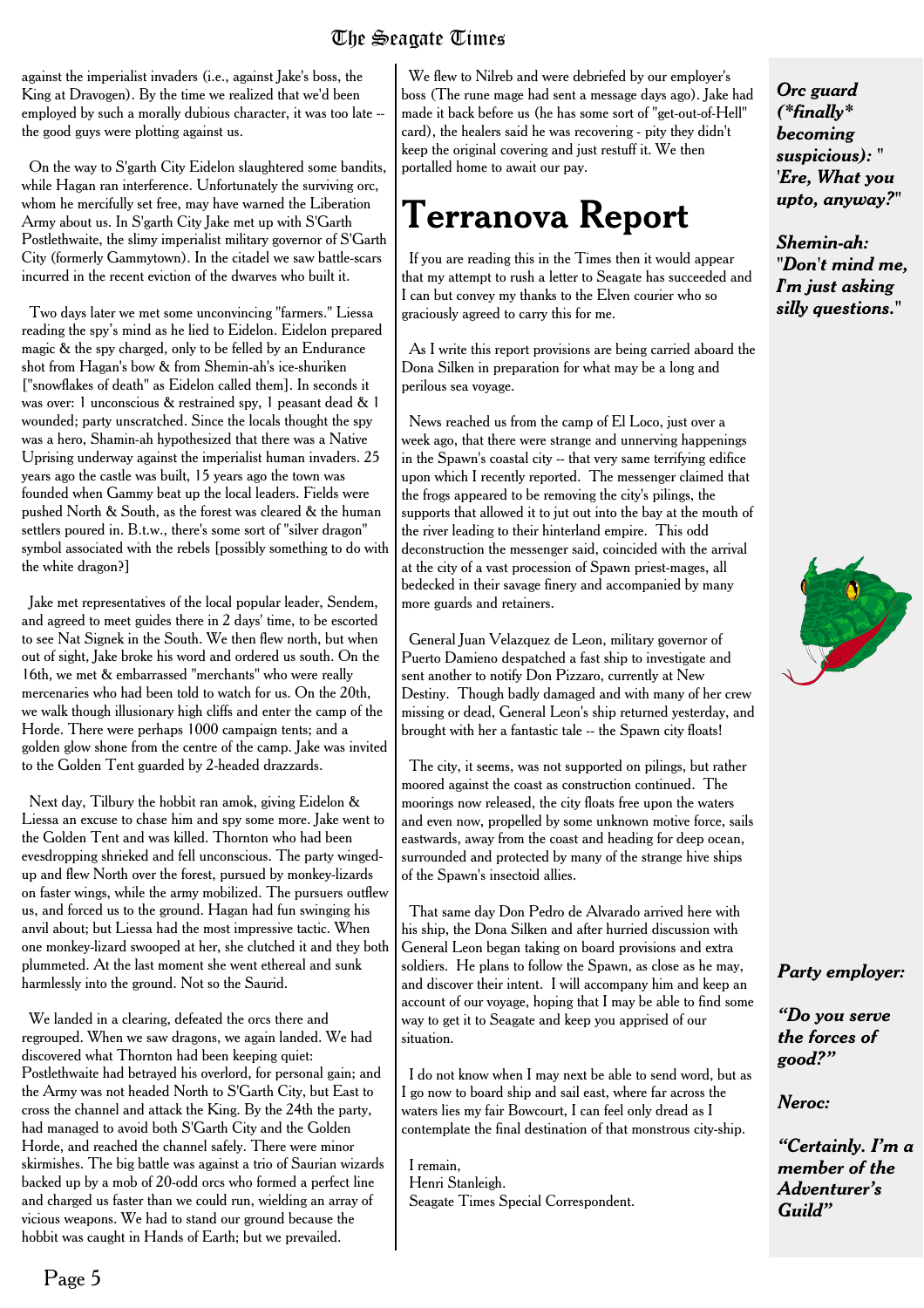# **Starflower's Bestiary**

#### The Drow of the Underdark

The average drow appears to be simply a short statured, dark-skinned, white-haired elf. But do not be deceived. Appearances can be superficial, and the drow are very different indeed from the elves of the forests and the sunlit lands. Which may be surprising since, as the historians of the elven peoples tell us, they were once one race.

We do not know what it was that turned the nature of the drow from the light to the darkness, but that change is woven deep into the drow, their nature, their habitat, their society, the very colour of their skin. No-one would ever mistake a drow for an elf. Their society, like many elven societies, is based on great Houses sharing common blood, but theirs is far more stratified, and the rivalry between them has turned to barely disguised enmity. They are fiercely matriarchal. Women rule the drow Houses with rods not of iron but of magic, and the matriarch of a drow noble house is a person truly to be feared.

The drow are found on many planes, dwelling mainly in great cities in giant caverns deep beneath the surface of the land. They subsist mainly on the fungi they grow in huge mushroom farms, textured and flavoured to suit their refined palate. The drow principally worship a goddess whose name is Lolth, whom we shall hereafter refer to as the Spider Queen. The Spider Queen takes only females to serve her as her priestesses, and it is these women who become the drow matriarchs. Needles to say, they are all pacted to the Spider Queen, who endows them with a number of formidable abilities. Most will carry a Staff of Power, containing a Lesser Demon enslaved to the Spider Queen which can cast all spells of one College at Rank 15 and a Tentacle Rod. Do not, under any circumstances, allow a drow priestess to break either a Staff of Power or a Tentacle Rod. You really don't want to know what will happen! The highest rank a mere male may rise to among the drow is that of House Wizard, but such men are nonetheless exceedingly powerful in their own right.

The Spider Queen is cruel and malicious. The only person in her world is herself. She is constantly plotting to keep her loyal minions in a state of turmoil. This way she can find the strongest and most cunning of her followers to serve her. Drow, being brought up under this religion, are all but perfectly suited to this arrangement. With the drow's instinctive distrust and wit, all but the most wily of opponents will be thrown into disarray. Seeing that the Spider Queen is a chaos power, this seems only fitting.

The main object of affection among worshippers is the spider. It is a offence punishable by death to kill or even maim a spider. The Spider Queen gives unto her pacted servants a poisonous spider to aid, guard, but also to watch in their furtherance of the religion. It has been known that a follower be killed by the so gracious gift.

The drow are not an enemy to be taken lightly. They are clever opponents, exceedingly fast and possessed of unusually high resistance to magic. They use poison freely,

and many are highly trained assassins. Their magic is likewise formidable, mainly focussing on mind magic and necromancy. Such of their male children who are not sacrified to the Spider Queen at birth begin training either as fighters or mages, and consequently they get to be very good at killing unwary adventurers. As well as each other. This is a society based on jealousy, mistrust and hatred.

And therein lies one of the two great weaknesses of the drow. Their hatred of each other, their mistrust of other Houses, their desire to rise to preeminence among their people can be exploited by the wily adventurer. By playing one against the other, one can achieve one's objectives among the drow without the need to fight (as a guild party has demonstrated, returning with the entire movable contents of the vaults of not one, but two noble houses - Ed.) Their other weakness is their vulnerability to sunlight, indeed any type of light. Spells like Flash of Light, Bolt of Starlight and Pyrotechnics are especially effective against the drow, seeming to reduce their resistance to magic, as well as blinding them.

Do not forget however, that the drow are not alone in their great cities in the Underdark. There are giant sentient manspiders called Driders. It is said that these creatures were once themselves drow, turned in spiders by the priestesses as punishment (we shall not mention that a human Guild member spent some time as a drider quite recently, shall we? - Ed.). There are spiders in all shapes and sizes, most thoroughly venomous. There are the servants of the drow, mostly giants, goblins and orcs, rarely humans or other surface-dwellers. You may encounter dark dwarves, Kuotoa, even the dreaded Calamar in the depths of the Underdark. This is not a safe place, and one I would not care to visit, no matter what the reward.



The House Matriarch



*Sabrina(when the beholder the party were fighting retreated):*

*"I'm suffering from Beholder Interruptus"*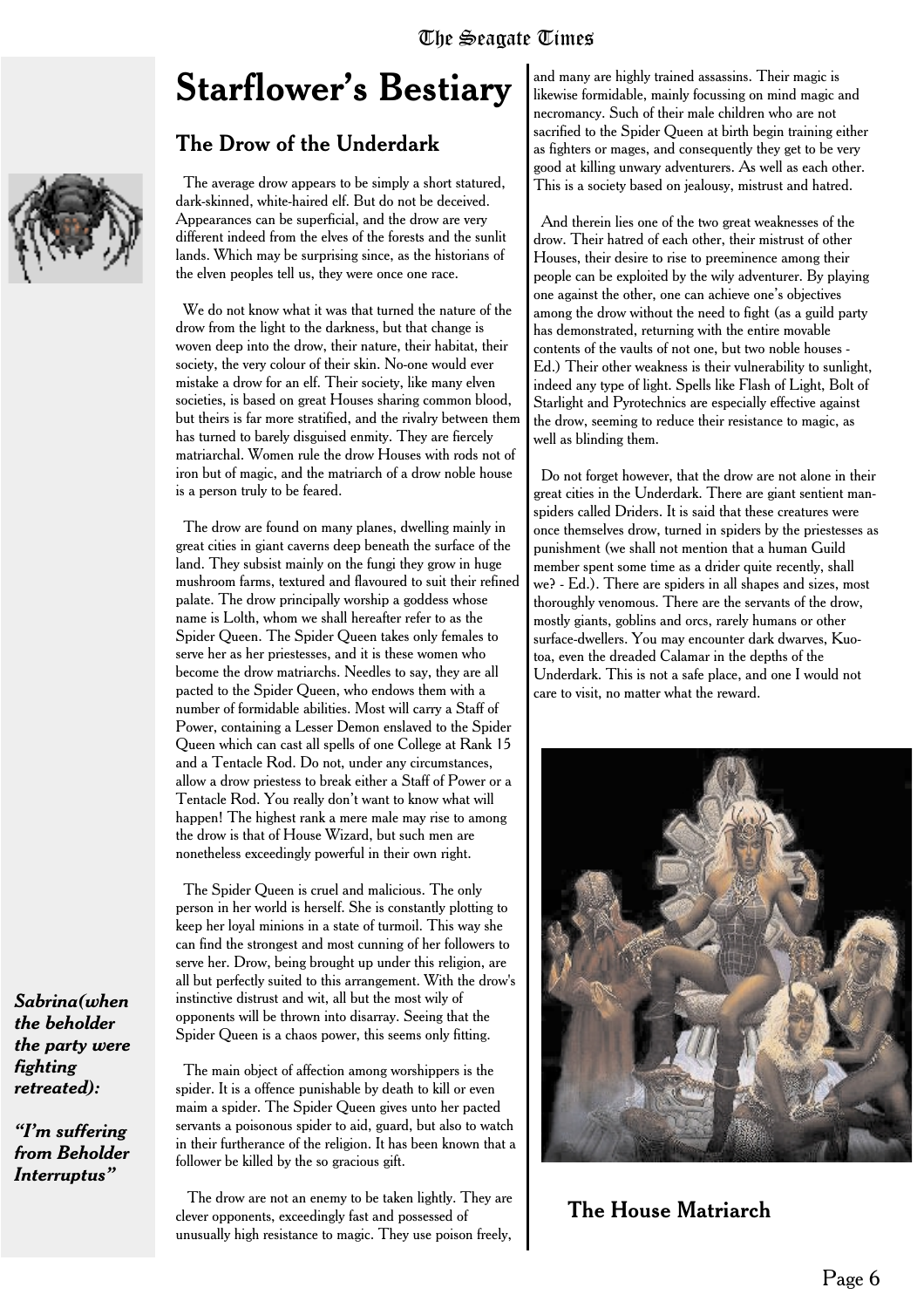# **Amusements**

### The A-Z of lessons that should have been learnt by a recent Guild Party (names withheld to protect the guilty)

**A**biect Poverty - result of a court case going against you.

**B**ravery - telling a demon "the deal's off" - to it's face.

**C**ollateral Damage - there should always be more of it.

**D**emons - they come "by the light of the silvery Moon".

**E**xcuse - "It was a good idea at the time" doesn't always work, no matter how often it is used.

**F**ramed - being accused of killing more people than you actually remember killing.

Greed - is the route to a painful experience.

**H**umiliation - dying in the act and then getting caught.

**I**ntelligence - getting rid of the Party Leader - this probably should have happened more than twice.

**J**ustice - still no idea what this is, though the church inflicted it anyway.

**K**nights - Far too frequent except when you are facing demons.

**L**ivid - A one (and a stubby bit) winged demon when hearing the song "**Fly** me to the Moon"

**M**ercy - What you plead straight after "guilty".

**N**aive - Junior adventurers not knowing what they are letting themselves in for.

**O**h #&% - the sound of a well-orchestrated plan coming together nicely.

**P**hew! - The feeling that when the trial is over, the judges didn't quite get the full story.

**Q**uandary - The state of mind when you realise that you ought to tell the guild that there is another little job you have to do for a demon.

**R**evelation - the slow creeping realisation that your employers are torturing you for fun, but you have to go along with it anyway.

**S**tupidity - taking a Geas to deliver a message to a demon.

**T**remendously stupid - not only taking a geas to deliver a message to a demon, but working for FIVE other demons on the way.

**U**nfinished business - Remember that other promise you made to a demon!

**V**ictory - removing a Geas and one of Belial's wings at the same time.

**W**itnesses - the closer to zero, the better.

**X**-it - always have an out - or a good lawyer.

Y<sub>es - a small word, but not to be used lightly.</sub>

**Z**agan - Did we offend him as well?

A bird in a cage is better than two dippy women somewhere on Alusia, and certainly better than working for a 5 demon clique - but the parrot should still remain in the cage.

All Greater Summoners are evil, good Greater Summoners are evil in subtle ways.

Demons have a wonderful/warped sense of humour, depending on who is on the receiving end.

The Western Church like their monopoly on Demon bashing - if you want to bash a demon, make sure the Western Church is not watching - The Western Church have eyes.

Speaking the name of a known demon may be bad for your health, possibly the names of the unknown ones as well - The Western Church have ears.

Whenever near Aryan, don't stand still, because evil hangs around like a bad smell - The Western Church have noses.

### Fire Investeds for Sale

Self Immolation Rk 10 Dragonflames Rk 10 Weapon of Flames Rk 10

Prices negotiable. Please contact Flamis at the Guild.

### Water Magics for Sale



Waters of Strength Rk 9 - 800 sp

Please contact Aqualina at the Guild.

### What's Hot

#### Running along cathedral roofs, laughing maniacally

Ambushing demonic cults who attempt to attack you in prison

Pyrotechnics

Disguise Illusions

Blinding Drow

Dealing TO Demons

Fatally plummeting off cathedral roofs

Ambushing local merchants who try to rescue you from prison

Dark Spheres

What's Not

Giving artifacts to Troll Golems

Dealing WITH Demons

*Neroc:*

*"There's*

*smell of*

*nothing like the*

*necrosis in the morning"*

Banding Damage